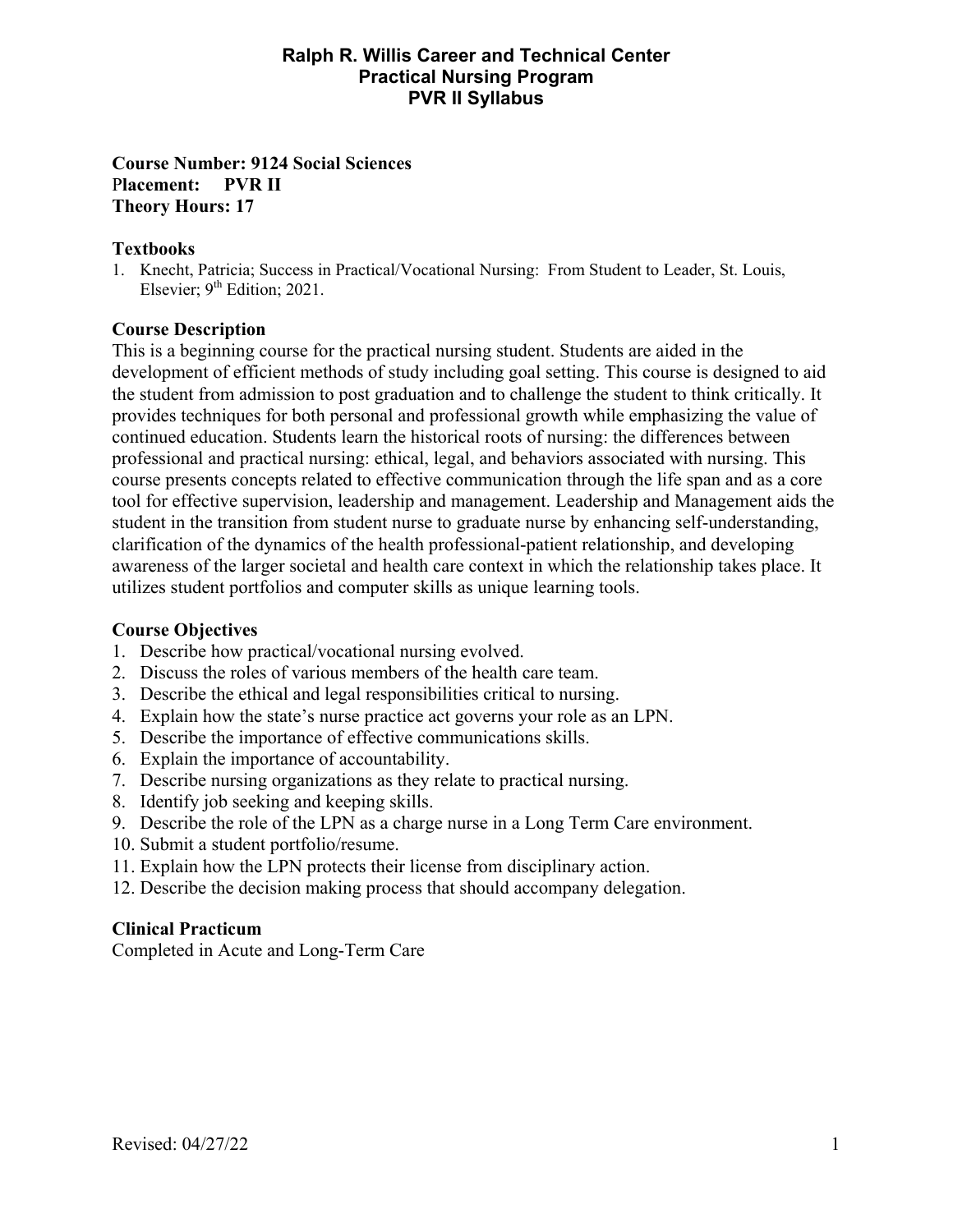### **Ralph R. Willis Career and Technical Center Practical Nursing Program PVR II Syllabus**

## **Methods of Teaching**

- 1. Lecture, discussion, role playing emphasizing critical thinking
- 2. Videos
- 3. PowerPoint
- 4. Computer-assisted instruction- VCE Case Studies
- 5. Demonstration
- 6. Individual and Group Conference
- 7. Written Exams
- 9. Clinical Practice
- 10. Evaluations

### **Student Responsibilities**

- 1. Read assigned chapter.
- 2. Refer to and follow student monthly calendar for exam dates.
- 3. Attend lectures and demonstrations.
- 3. Complete activities as assigned.
- 5. Participate in class/lab activities.
- 6. Discuss critical thinking activities associated with the lesson.
- 7. Refer and follow the policies as outlined and discussed in the Student Handbook.
- 8. Pass exams with a grade of 80% or higher.

### **Methods of Evaluation**

- 1. The following letter grade system is utilized for theory:
	- A 93 100
	- B 86 92
	- $C \t 80 85$
	- $F = 79 0$
- 2. The following grading calculation is utilized for theory:
	- Exams 80% Homework/Quizzes 20%
- 3. Evaluation Tools:
	- a. Oral Presentations
	- b. Written Exams
	- c. Laboratory Skills
	- d. Homework Assignments
	- e. Computer Exams
	- f. Clinical Skills
- 4. Make-up Exam:

 A student who misses an exam must be prepared to take the exam the day of return or as instructed by faculty on designated make-up day. Students will automatically have **5% deducted**. Students not making up exam on designated make-up day will receive a **(0) zero**.

5. Quizzes:

Students who are absent during a quiz will receive a Zero. Quizzes are NOT made up.

6. See student monthly calendar for schedule of exam dates.